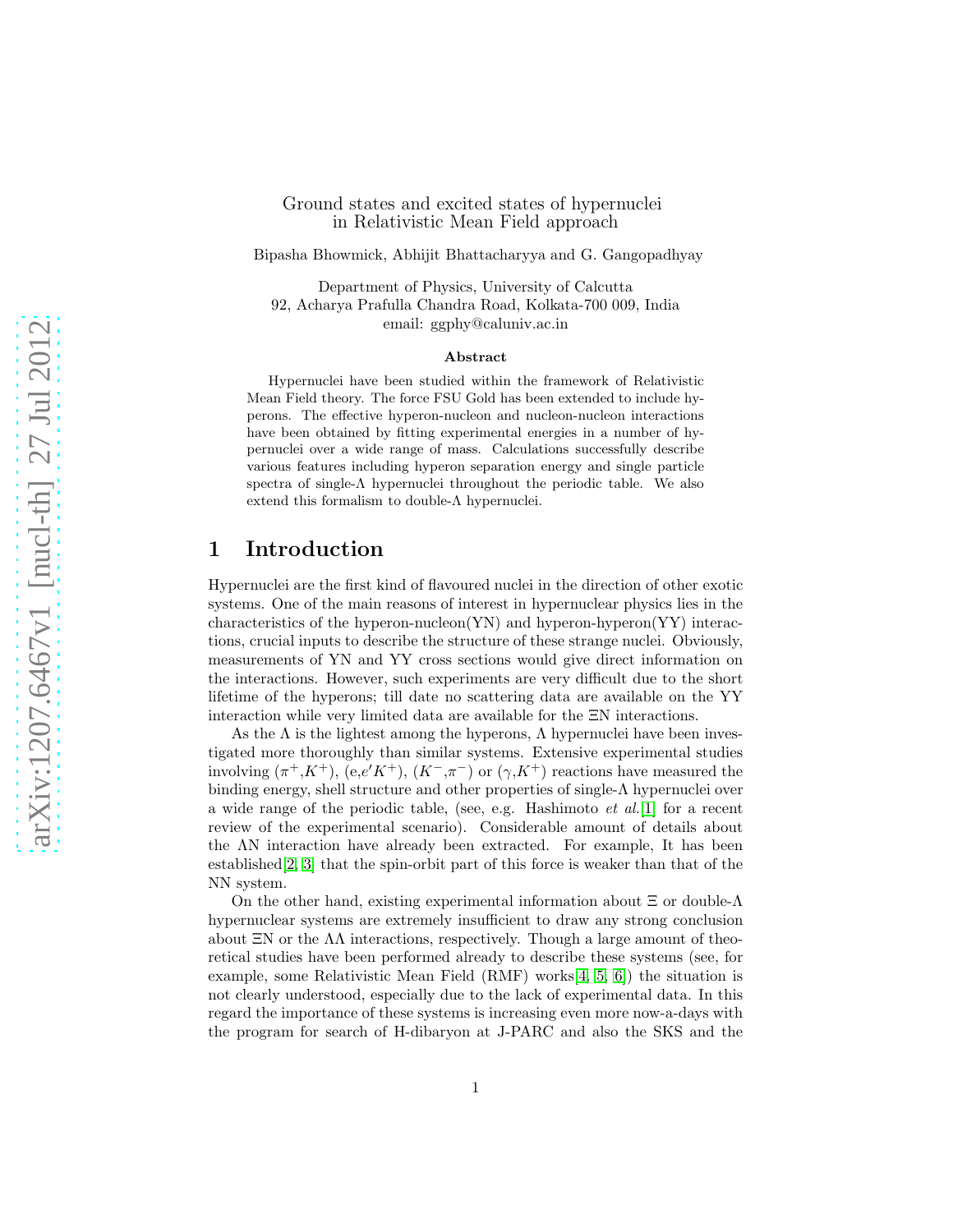proposed S-2S experimental facilities at KEK/J-PARC concentrating especially on Ξ hypernuclei.[\[7\]](#page-13-6)

It is, therefore, important to develop reliable theoretical tools to investigate the structure of these systems. Both relativistic and non-relativistic descriptions were used for the purpose.  $SU(3)$  symmetric field theories [\[8,](#page-13-7) [9\]](#page-13-8) and the quark-meson coupling model[\[10,](#page-13-9) [11,](#page-13-10) [12\]](#page-13-11) were developed to investigate hypernuclei. A density dependent relativistic hadron (DDRH) field theory was used by Keil *et al.*[\[13\]](#page-13-12) to describe Λ hypernuclei. Among the non-relativistic approaches, one can name the shell model calculation,[\[14\]](#page-13-13) the semi-empirical mass formulas,[\[15,](#page-13-14) [16,](#page-13-15) [17\]](#page-13-16) the phenomenological single-particle fields,[\[18,](#page-13-17) [19\]](#page-13-18) and the Skyrme-Hartree-Fock model (SHF),[\[20,](#page-13-19) [21\]](#page-14-0) etc.

The RMF approach, which is very useful in describing the properties of normal nuclei, was used to study hypernuclear systems in various works.[\[4,](#page-13-3) [5,](#page-13-4) [6,](#page-13-5) [22,](#page-14-1) [23,](#page-14-2) [24\]](#page-14-3) The ΛN interaction can either be extracted from microscopic methods like G-matrix calculations, or adjusted by fitting the experimental data. In this work, we perform a study of  $\Lambda$  hypernuclei within the framework of the RMF theory using the FSU Gold Lagrangian density[\[25\]](#page-14-4) where the parameters of the hyperon interaction are determined by fitting the experimental separation energies of several hypernuclei in the mass region 16 to 208. Ideally, one should have looked to minimize the  $\chi^2$  value. However, for a number of nuclei, the theoretical binding energy values from mean field calculations are not expected to be sufficiently accurate to approach the experimental values within the experimental error. Thus, a  $\chi^2$  minimization will lead to over-dependence on only a few experimental values, particularly in the lighter hypernuclei. Hence, the parameter set that produces the minimum root mean square (rms) deviation for the experimental separation energies are adopted to calculate various other properties of hypernuclei throughout the periodic table, and compared with experimental data, whenever possible. Unless otherwise mentioned, all our results are obtained from this parameter set.

We extend this formalism to the study of the  $\Lambda\Lambda$  and  $\Xi$ , i.e.  $S = -2$ systems. In these nuclei, experimental information is extremely scarce and we have to often rely on the naive quark model to extract the coupling constants.

The paper is organized as follows. In section 2, we present a brief discussion of the FSU Gold Lagrangian density and the method followed for the description of the hypernucleus. We also discuss the parameters involved in the effective YN an YY forces, and the procedure applied to determine them. Section 3 is dedicated to our results. Finally, in section 4, we summarize our conclusions.

# 2 Formalism

RMF calculations have been able to explain different features of stable and exotic nuclei like ground state binding energy, deformation, radius, exited states, spinorbit splitting, neutron halo etc.[\[26\]](#page-14-5) There are a number of different Lagrangian densities as well as a number of different parametrization. In the present work the FSU Gold Lagrangian density has been employed.[\[25\]](#page-14-4) While similar in spirit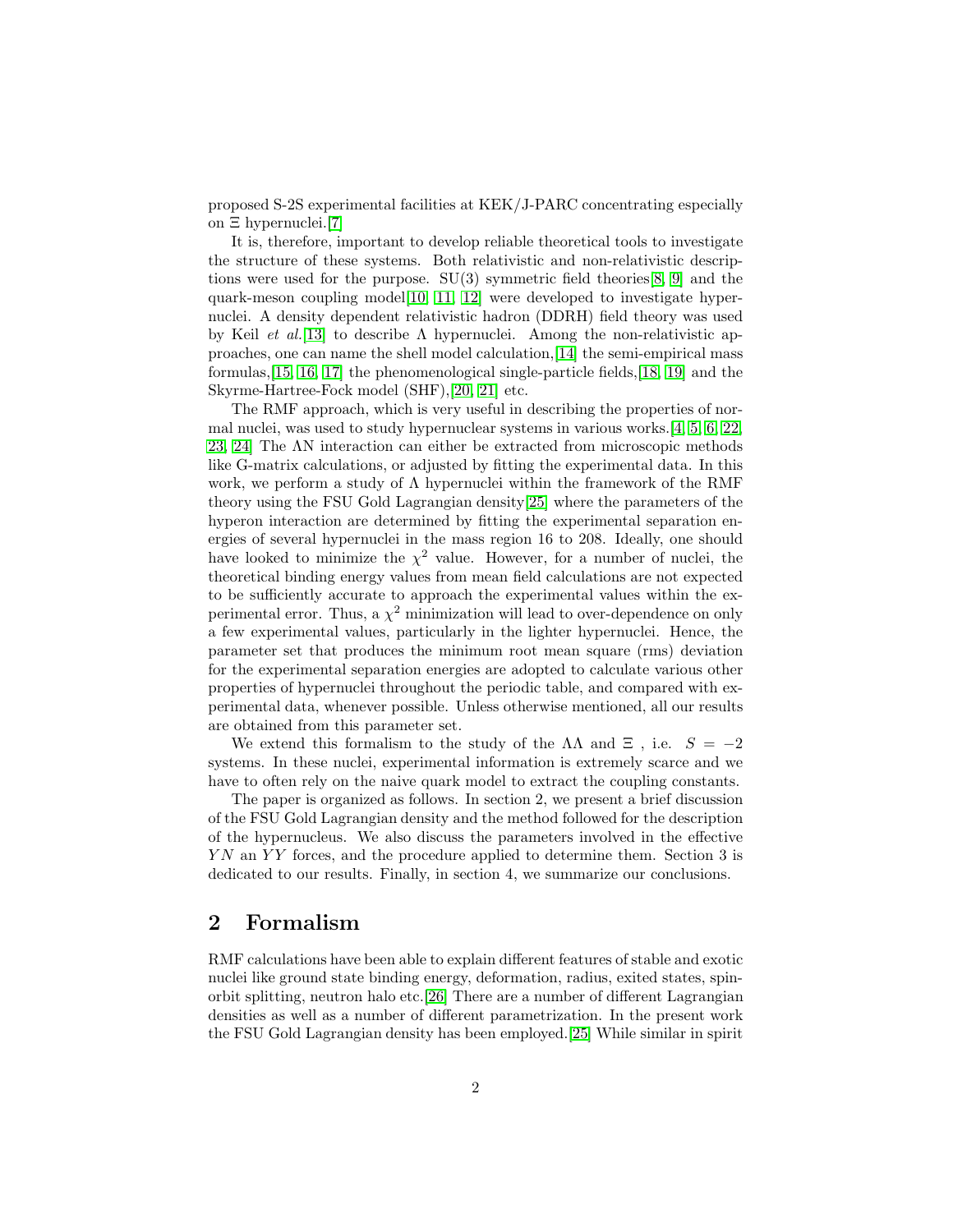to most other forces, it contains two additional non-linear meson-meson interaction terms in the Lagrangian density, whose main virtue is a softening of both the EOS of symmetric matter and the symmetry energy. As a result, the new parametrization becomes more effective in reproducing a few nuclear collective modes,[\[25\]](#page-14-4) namely the breathing mode in  $99Zr$  and  $208Pb$ , and the isovector giant dipole resonance in <sup>208</sup>Pb. However, to the best of our knowledge, the effectiveness of this force in the hypernucleonic sector has not yet been established. Motivated by this fact we study single and double  $\Lambda$  hypernuclei, as well as Ξ hypernuclei using FSU Gold force. We compare some of our results with those obtained with the NLSH force.[\[27\]](#page-14-6)

#### 2.1 Model

The standard FSU Gold Lagrangian density is given by the following form:

$$
\mathcal{L}_{total} = \bar{\psi}(i\gamma_{\mu}\partial^{\mu} - M_{n})\psi + \frac{1}{2}(\partial_{\mu}\sigma\partial^{\mu}\sigma - m_{\sigma}^{2}\sigma^{2}) - \frac{1}{4}\Omega_{\mu\nu}\Omega^{\mu\nu} + \frac{1}{2}m_{\omega}^{2}\omega_{\mu}\omega^{\mu} \n- \frac{1}{4}\vec{\rho}_{\mu\nu}\cdot\vec{\rho}^{\mu\nu} + \frac{1}{2}m_{\rho}^{2}\vec{\rho}_{\mu}\cdot\vec{\rho}^{\mu} - \frac{1}{4}A_{\mu\nu}A^{\mu\nu} \n+ g_{\sigma n}\bar{\psi}\psi\sigma - \bar{\psi}\gamma_{\mu}(g_{\omega n}\omega^{\mu} + \frac{g_{\rho n}}{2}\vec{\tau}\cdot\vec{\rho}^{\mu} + \frac{e}{2}A_{\mu}(1+\tau_{3}))\psi \n- \frac{k}{3!}(g_{\sigma n}\sigma)^{3} - \frac{\lambda}{4!}(g_{\sigma n}\sigma)^{4} + \frac{\zeta}{4!}(g_{\omega n}^{2}\omega_{\mu}\omega^{\mu})^{2} + \Lambda_{v}(g_{\rho n}^{2}\vec{\rho}_{\mu}\cdot\vec{\rho}^{\mu})(g_{\omega n}^{2}\omega_{\mu}\omega^{\mu})
$$
\n(1)

where

$$
A_{\mu\nu} = \partial_{\mu}A_{\nu} - \partial_{\nu}A_{\mu}
$$
  
\n
$$
\Omega_{\mu\nu} = \partial_{\mu}\omega_{\nu} - \partial_{\nu}\omega_{\mu}
$$
  
\n
$$
\vec{\rho}_{\mu\nu} = \partial_{\mu}\vec{\rho}_{\nu} - \partial_{\nu}\vec{\rho}_{\mu} - g_{\rho}(\vec{\rho}_{\mu}X\vec{\rho}_{\nu})
$$
\n(2)

The different terms are the standard ones used by Todd-Rutel *et al.*[\[25\]](#page-14-4). The suffix '*n*' in the coupling constants refers to nucleons.

The hyperon couple to the non-strange mesons as well as the strange mesons  $σ^*$  and  $φ$ . Hence, the hyperon is introduced into the system through the hypernuclear sector of the Lagrangian density by adding the following term to the Lagrangian density in (1).

$$
\mathcal{L}_h = \bar{\psi}_h [i\gamma_\mu \partial^\mu - M_h + g_{\sigma h} \sigma + g_{\sigma^* h} \sigma^* \n-g_{\omega h} \gamma^\mu \omega_\mu - g_{\rho h} \gamma^\mu \vec{\tau} \cdot \vec{\rho}^\mu - g_{\phi h} \gamma^\mu \phi_\mu + \frac{e}{2} \gamma^\mu A_\mu (1 + \tau_3)] \psi_h \qquad (3)
$$

Here  $\psi_h$  represents a hyperon field and  $M_h$  is the mass of the hyperon. The coupling to the mesons are given by the coupling constants with a suffix  $'h$ . The Λ hyperon being charge-neutral and isoscalar does not couple to the photon or the  $\rho$  meson. While solving the coupled equations, the hyperon contributions to the source terms for all the meson fields are taken into consideration, thus allowing for rearrangement of the normal nucleonic core.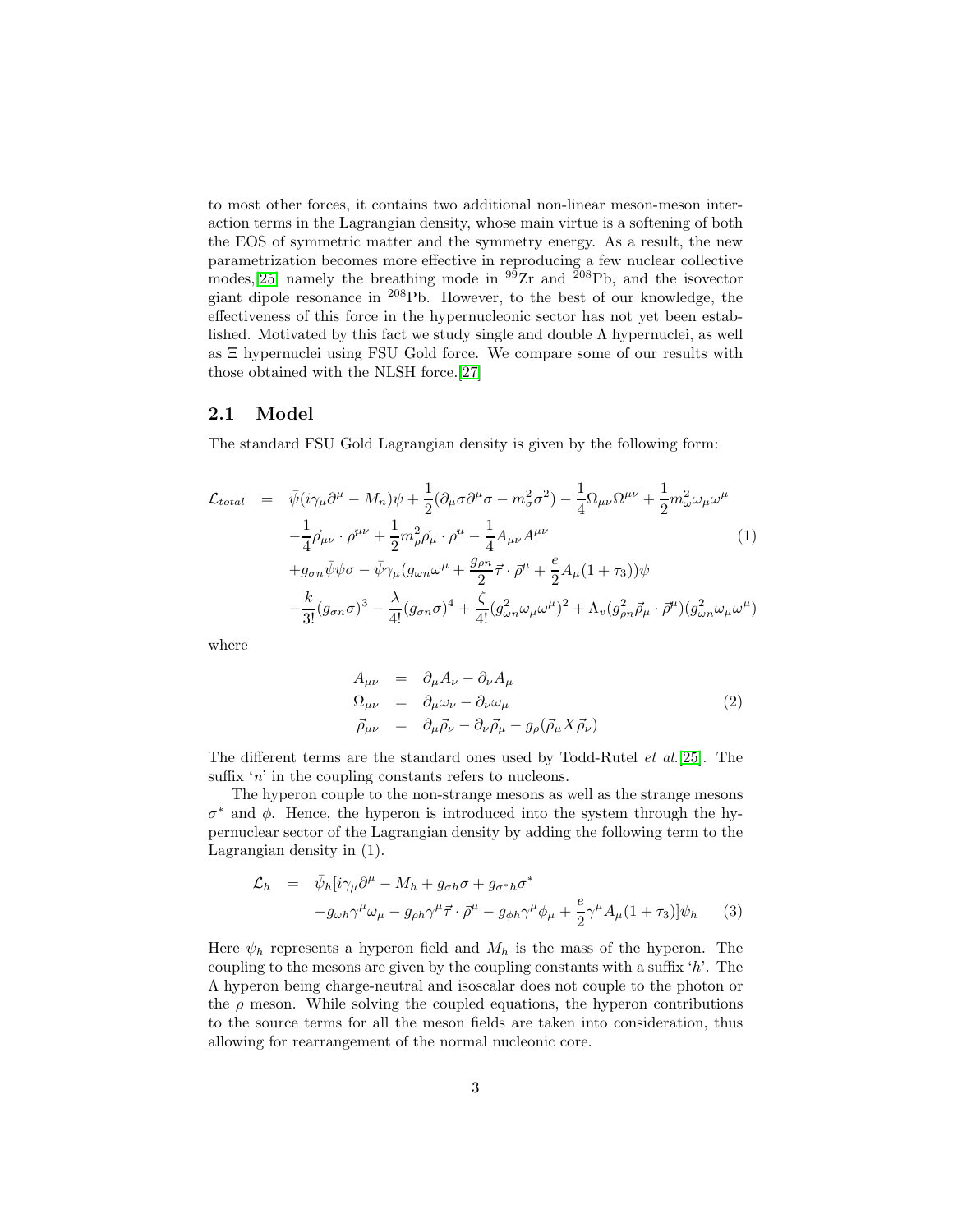Pairing is introduced under the BCS approximation using a non zero range pairing force of strength 300 MeV-fm for both protons and neutrons. The RMF-BCS equations are solved under the usual assumptions of classical mean fields, time reversal symmetry, no-sea contribution etc. Solutions of the Dirac and Klein-Gordon equations has been obtained directly in coordinate space. Spherical symmetry is assumed for all the nuclei considered here.

### 2.2 Meson Parameters for the  $\Lambda N$  and  $\Lambda\Lambda$  interactions

In the naive quark model, it is assumed that the omega and the rho fields couple only to the u and d quarks, and the strange quark in the baryon acts as a spectator when coupling to the vector mesons. The vector meson-hyperon coupling constant  $(g_{\omega h})$ , is related to the vector meson-nucleon coupling constant  $g_{\omega n}$  as

$$
\frac{1}{3}g_{\omega n} = \frac{1}{2}g_{\omega\Lambda} \tag{4}
$$

for a  $\Lambda$  hypernuclei.[\[28\]](#page-14-7) The scalar meson-hyperon coupling constant has often been determined by the requirement to reproduce the potential depth of the hyperon in normal nuclear matter according to

$$
U_h^n = g_{\sigma h} \sigma + g_{\omega h} \omega_0 \tag{5}
$$

The potential depth for a  $\Lambda$  in nuclear matter has a well known value  $U_{\Lambda}^n = -30$ MeV,[\[29\]](#page-14-8) which can be used to obtain  $g_{\sigma\Lambda}$ .

However, the usual procedure to extract the meson-nucleon coupling constants and the meson masses in RMF approach involves reproducing not only the saturation properties of nuclear matter but also various properties of finite nuclei. Hence, the nuclear matter properties may not be exactly reproduced. For example, the FSU Gold force predicts a binding energy per nucleon of 16.30 MeV for symmetric nuclear matter while the commonly accepted value is 16.0 MeV.

With the above idea in mind, the hyperon-meson coupling constants have been fitted in the present work to reproduce the experimental hyperon binding energy in case of single- $\Lambda$  hypernuclei. One needs to remember that the mean field approximation may not work very well in very light nuclei. Thus, only hypernuclei with  $A \geq 16$  were chosen for the fitting procedure. The contribution of  $\sigma^*$  and  $\phi$  mesons are taken into consideration for both single- $\Lambda$  and double- $\Lambda$ systems; these parameters are discussed later in this section.

We assume that the non-strange sector of the Lagrangian is completely determined and the corresponding parameters are adopted from the work by Todd-Rutel *et al.*[\[25\]](#page-14-4) and the only task that remains is fixing the hyperon-meson coupling constants. The mass of the  $\Lambda$  has been fixed at 1115.6 MeV. The initial values for the meson-hyperon coupling constants were taken from the naive quark model as described above. The two parameters were then varied in order to fit the experimental hyperon separation energies. Thus a best fit procedure was adopted to obtain the values of the two coupling constants. However, it was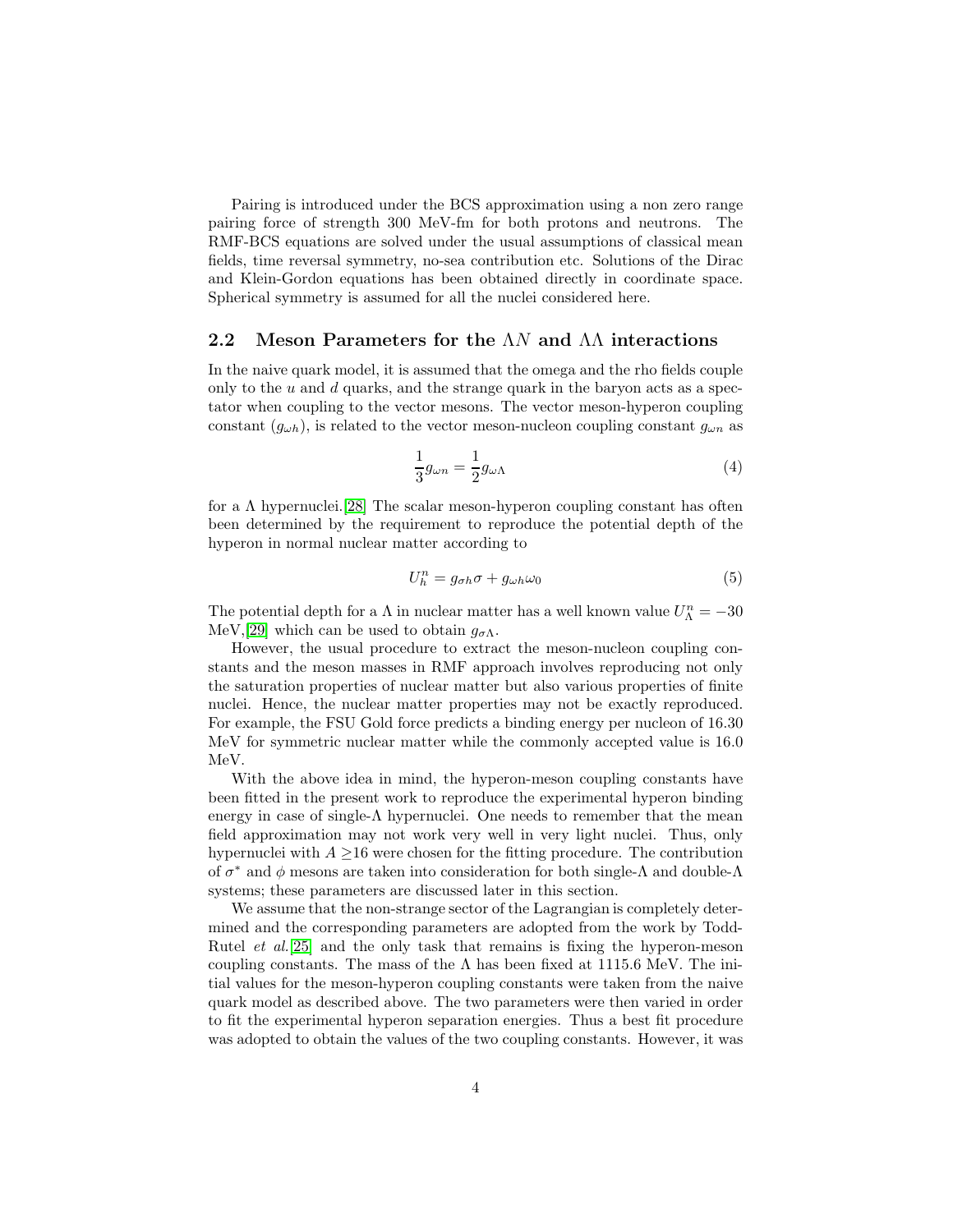observed that the vector meson-hyperon coupling constant determined from the naive quark model is sufficient for fit. Consequently, only the value of the  $g_{\sigma} \Lambda$ needed to be varied. The best fit parameters and the fitted separation energies are presented in Tables 1 and 2, respectively.

It is, of course, imperative that the constants determined in the above procedure give quite a reasonable agreement with the nuclear matter properties. The present values of the parameters give rise to a lambda potential depth of −28.7 MeV, close to the value of −30.0 MeV adopted by Schaffner *et al.*[\[29\]](#page-14-8)

Determining the  $\Lambda\Lambda$  contribution to the experimental binding energy  $B_{\Lambda\Lambda}$  is subject to large uncertainty because of the scarcity of data available on double-Λ nuclei. Nuclear emulsion experiments reported the observation of three double- $Λ$  hypernuclei:  $^{6}_{Λ\Lambda}$ He,  $^{10}_{Λ}$ Be and  $^{13}_{Λ}$ B. From these events, an effective  $ΛΛ$  matrix element  $-V_{\Lambda\Lambda} = \Delta B_{\Lambda\Lambda} = |B_{\Lambda\Lambda}| - 2|B_{\Lambda}| \approx 4-5$  MeV was determined,[\[30\]](#page-14-9)  $|B_{\Lambda\Lambda}|$ being the separation energy of the  $\Lambda$  pair from the  ${}_{\Lambda\Lambda}^{A}Z$  hypernucleus, given by

$$
B_{\Lambda\Lambda}({}^{A}_{\Lambda\Lambda}Z) = B({}^{A}_{\Lambda\Lambda}Z) - B({}^{A-2}Z)
$$
\n(6)

and  $|B_\Lambda|$ , the hyperon separation energy from the  ${}^A_\Lambda Z$  hypernucleus.

On the other hand, a very recent counter-emulsion hybrid experiment, per-formed at KEK,[\[31\]](#page-14-10) favours a quite weaker  $\Lambda\Lambda$  interaction:  $\Delta B_{\Lambda\Lambda}({}^6_{\Lambda\Lambda}He)$  =  $0.67 \pm 0.17$  MeV from a recent reanalysis of the data[\[32\]](#page-14-11).

We take the meson masses equal to  $m_{\sigma*} = 980$  MeV and  $m_{\phi} = 1020$  MeV. For the  $\phi$  coupling we take the naive quark model value [\[4\]](#page-13-3) obtained from the relation

$$
\frac{1}{3}g_{\omega n} = -\frac{1}{\sqrt{2}}g_{\phi\Lambda} \tag{7}
$$

while the  $\sigma^*$  coupling strength is determined by reproducing the value of  $\Delta B_{\Lambda\Lambda}$ for the nucleus  ${}_{\Lambda\Lambda}^{6}He$  within error.

### 2.3 Parameters for the  $\Xi N$  interaction

In the naive-quark model, the relations between the vector meson-nucleon and the vector meson-hyperon coupling constants are given as,

$$
\frac{1}{3}g_{\omega n} = g_{\omega \Xi^{-}} = g_{\omega \Xi^{0}}
$$
\n(8)

$$
g_{\rho \Xi^{-}} = g_{\rho \Xi^{0}} = g_{\rho n} \tag{9}
$$

for a  $\Xi$  hypernucleus.[\[28\]](#page-14-7) Dover and Gal[\[33\]](#page-14-12) analyzed old emulsion data of  $\Xi^$ hypernuclei and obtained a nuclear potential well depth of  $U_\Xi = -21$  to  $-24$ MeV. Fukuda *et al.*[\[34\]](#page-14-13) fitted the very low energy part of  $\Xi$ <sup>−</sup> hypernuclear spectrum in the <sup>12</sup>C(K<sup>-</sup>, K<sup>+</sup>)X reaction and estimated the value of  $U_{\Xi}$  to be between −16 to −20 MeV. E885 at the AGS[\[35\]](#page-14-14) have indicated a potential depth of  $U_{\Xi} = -14$  MeV or less. Here, we choose  $U_{\Xi^-} = U_{\Xi^0} = -16$  MeV initially to determine the parameters of effective  $\Xi N$  couplings. However, the corresponding parameters does not reproduce the empirical Ξ<sup>−</sup> separation energies. Therefore,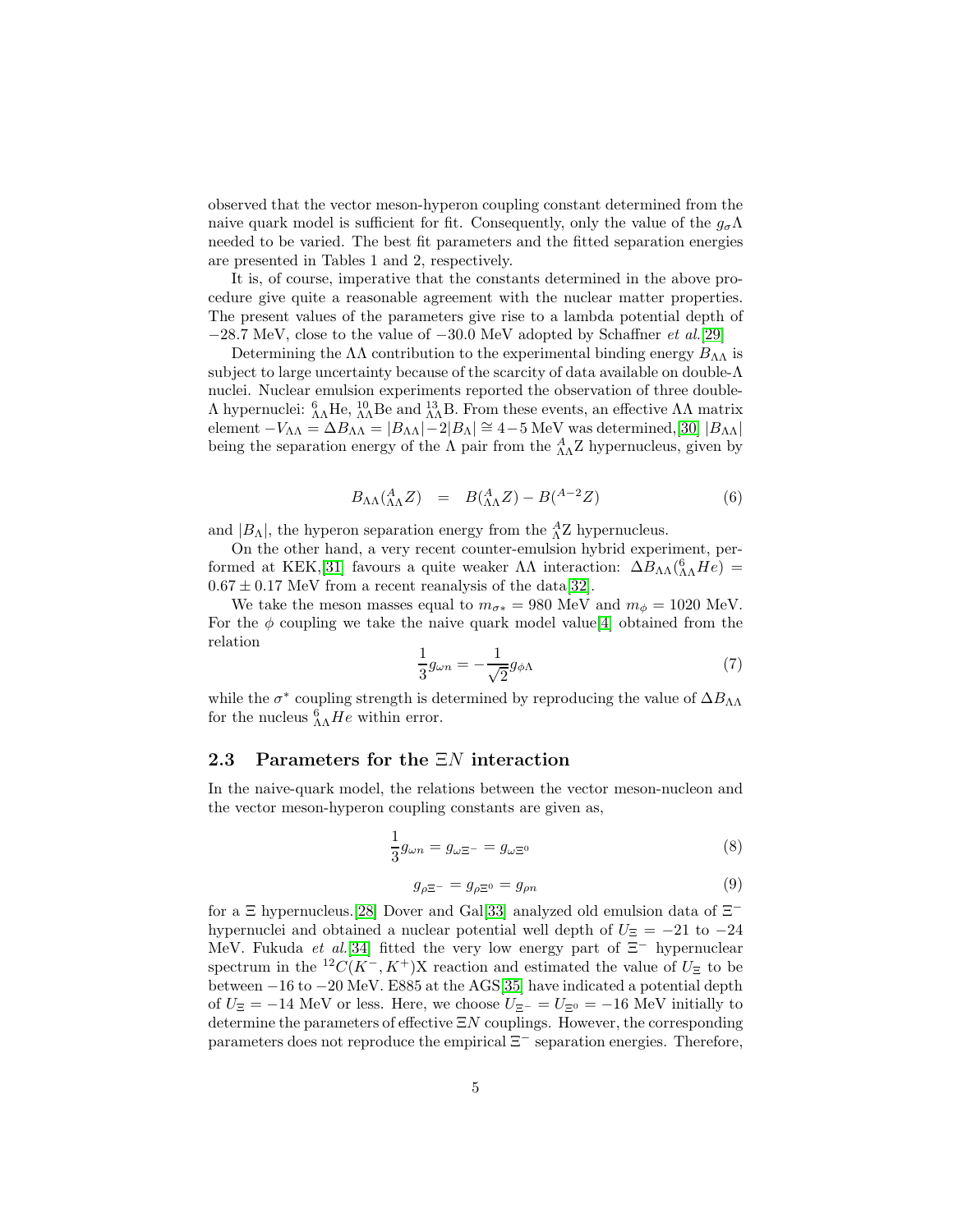we tune the parameters to match the experimental results slightly better (as there are not enough experimental data available to formally fit the data). The parameters thus determined give a  $\Xi$  potential depth of -20.59 MeV, which is closer to the value -21.0 MeV determined from the old emulsion data.[\[33\]](#page-14-12)

The adopted values for all these parameters are presented in Table [1.](#page-5-0) We have calculated separation energies of the single- $\Lambda$  systems using the NLSH force to make a comparison. The  $\Lambda N$  coupling constants for the NLSH parameter set were fitted in the same procedure. Table 1 also lists the parameters used for calculations of single-Λ separation energies with the force NLSH.

<span id="page-5-0"></span>Table 1: Model parameters used in this work. The hyperon masses are in MeV.

| Model                                                           |  |  | $M_{\Lambda}$ $g_{\sigma\Lambda}$ $g_{\omega\Lambda}$ $g_{\sigma^*\Lambda}$ $g_{\phi\Lambda}$ $M_{\Xi}$ $g_{\sigma\Xi}$ $g_{\omega\Xi}$ $g_{\rho\Xi}$ |        |                          |  |
|-----------------------------------------------------------------|--|--|-------------------------------------------------------------------------------------------------------------------------------------------------------|--------|--------------------------|--|
| FSU Gold 1115.6 6.519 9.530 6.515 -6.740 1670 3.471 4.767 5.884 |  |  |                                                                                                                                                       |        |                          |  |
| NLSH 1115.6 6.465 8.630 - - - -                                 |  |  |                                                                                                                                                       | $\sim$ | $\overline{\phantom{0}}$ |  |

# 3 Results

## 3.1 Single Λ hypernuclei: ground states

Table 2: Binding energy per nucleon  $(BE/A)$  and separation energy  $(S_Y)$  of Λ hyperon calculated for the hypernuclei included in the fitting procedure. All energy values are in MeV. Experimental values, unless otherwise indicated, are from Hashimoto *et al.*[\[1\]](#page-13-0)

| Nuclei                                             | FSU<br>Gold |       | NLSH |       | Exp.           |  |
|----------------------------------------------------|-------------|-------|------|-------|----------------|--|
|                                                    | BE/<br>Α    | $S_Y$ | BЕ   | $S_Y$ | $S_Y$          |  |
| $^{16}_{\Lambda} \text{O}$                         | 7.79        | 12.21 | 7.95 | 12.29 | 12.42(05)[36]  |  |
|                                                    | 8.23        | 12.51 | 8.33 | 12.52 | 13.39(55)      |  |
| $^{17}_{\Lambda} \text{O} \over 28 \text{Si}$      | 8.19        | 17.49 | 8.41 | 18.05 | 16.60(20)      |  |
| ${}^{32}_{\Lambda}$ S                              | 8.29        | 18.26 | 8.44 | 18.55 | 17.50(50)[37]  |  |
| ${}^{33}_{\Lambda}$ S                              | 8.42        | 18.55 | 8.53 | 18.59 | 17.96(000)[38] |  |
| $^{40}_{\Lambda}{\rm Ca}$                          | 8.62        | 18.45 | 8.64 | 18.59 | 18.70(110)[39] |  |
| ${}_{\Lambda}^{41}Ca$                              | 8.79        | 18.57 | 8.79 | 18.68 | 19.24(100)     |  |
| $^{51}_{\Lambda}$ V                                | 8.85        | 20.37 | 8.96 | 20.90 | 19.97(100)[40] |  |
| ${}^{56}_\Lambda \text{Fe}$                        | 8.83        | 21.18 | 8.97 | 21.69 | 21.00(100)     |  |
| $\frac{\overline{89}}{\Lambda}Y$ <sub>139</sub> La | 8.84        | 22.62 | 8.89 | 23.19 | 23.10(50)      |  |
|                                                    | 8.54        | 24.59 | 8.60 | 24.68 | 24.50(120)     |  |
| $^{208}_{\Lambda} \mathrm{Pb}$                     | 7.98        | 25.12 | 8.03 | 26.02 | 26.30(86)      |  |

In Table 2, the results of our calculation for the single-Λ hypernuclei, in-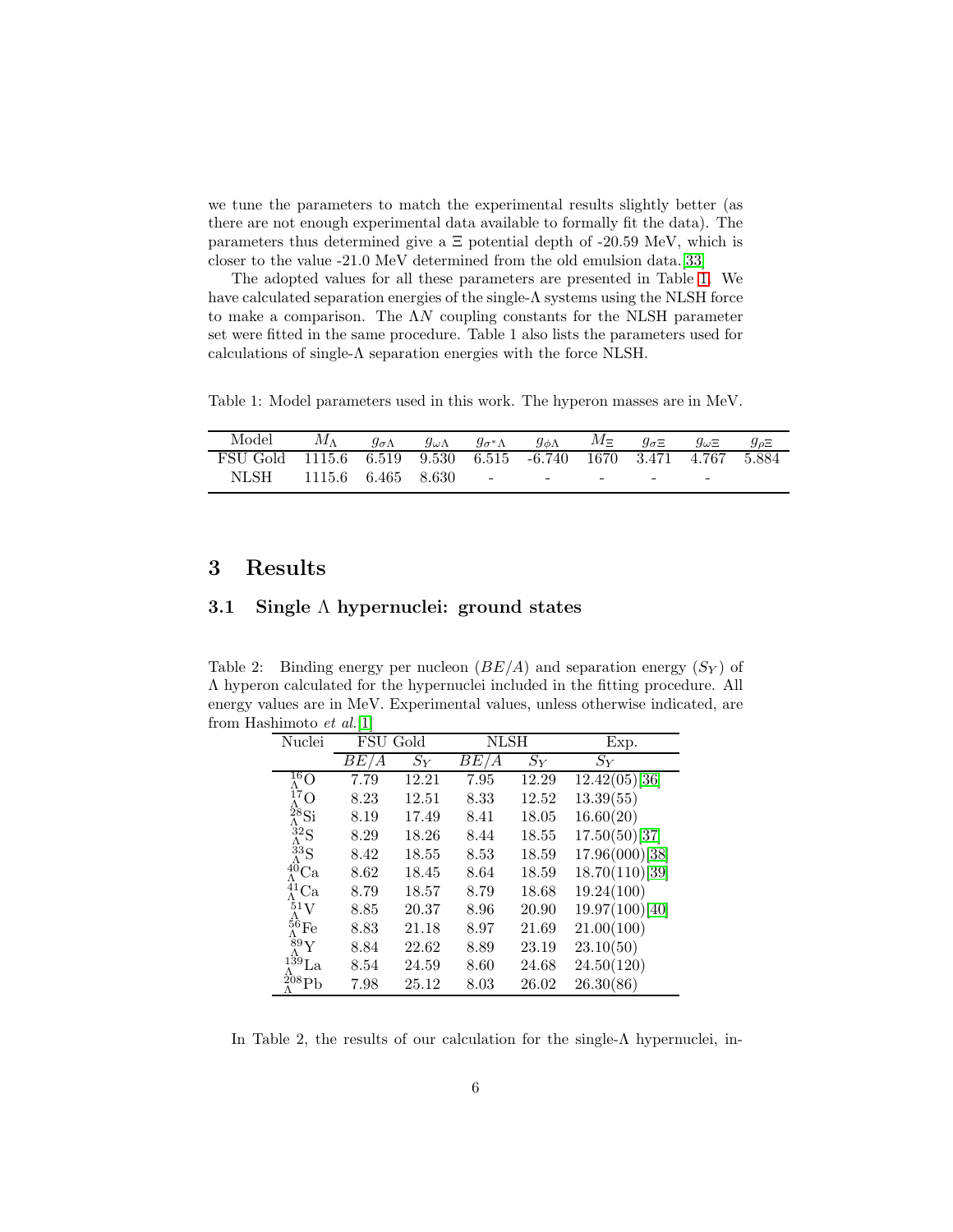cluded in the fitting procedure, are presented. We tabulate the total energy per nucleon as well as the separation energy  $(S_Y)$ , the latter being compared with experimental values. The results for the NLSH Lagrangian density are also tabulated. The hyperon is placed in the  $1s_{1/2}$  state in all the cases. One can see that the values come very close to the experimental measurements. Except in the case of  $^{208}_{\Lambda}Pb$ , the values differ by less than 1 MeV. It is also easy to see that FSU Gold gives a better agreement than NLSH, since the rms deviation for FSU Gold comes out to be 0.64 MeV, whereas the same for NLSH is 0.72 MeV.

With the success of this model in  $A \geq 16$ , we have also extended our calculations for lighter hypernuclei. The results are presented in Table [3.](#page-6-0) We find that though the errors are slightly larger, the present approach can reproduce the hyperon separation energy to a reasonable degree.

<span id="page-6-0"></span>Table 3: Binding energy per nucleon  $(BE/A)$  and separation energy of  $\Lambda$ hyperon  $(S_Y)$  for hypernuclei with  $A < 16$ . All energy values are in MeV. Hyperons are placed in  $1s_{1/2}$  state. Experimental values are taken from Bando *et al.*[\[43\]](#page-14-20).

| Nuclei                     | Present work      |       | Exp.       |
|----------------------------|-------------------|-------|------------|
|                            | $BE/\overline{A}$ | $S_Y$ | $S_Y$      |
| $^8_\Lambda\text{Be}$      | 5.38              | 5.53  | 6.84(05)   |
| $^{10}_{\Lambda}$ Be       | 6.16              | 8.11  | 9.11(22)   |
| $^{11}_{\Lambda}B$         | 6.55              | 9.29  | 10.24(05)  |
| $^{12}_{\Lambda}$ B        | 7.04              | 10.49 | 11.37(06)  |
| ${}^{12}_\Lambda \text{C}$ | 6.79              | 10.44 | 10.76(19)  |
| ${}^{14}_{\Lambda}$ C      | 7.62              | 11.78 | 12.17(33)  |
| $^{14}_{\Lambda}$ N        | 7.39              | 11.76 | 12.17(000) |
| $^{15}{\rm N}$             | 7.74              | 11.95 | 13.59(15)  |

In Fig. 1 we present the results of our calculations for the  $\Lambda$  separation energies in various shells for a number of hypernuclei with mass scale and compare them with the experimental values. The relevant graph for the present discussion corresponds to the  $s_{\Lambda}$  shell. We note that the maximum deviation from experimental data occurs in case of  $^{208}_{\Lambda}Pb$ . However, in this case also, the under-estimation is smaller in our calculations than SHF calculations.[\[21,](#page-14-0) [41\]](#page-14-21) RMF calculations by Mi-Xiang *et al.*[\[42\]](#page-14-22) seems to underestimate the binding energy to varying magnitudes in all heavier systems, leading Guleria *et al.*[\[21\]](#page-14-0) to conclude that RMF under-predicts the binding energy in hypernuclei above  $A = 87$  as compared to SHF calculations. Our calculation, however, strongly disagrees with this conclusion, as the agreement between experimental data and the results of this calculation is consistent throughout the periodic table. Compared to our calculation, RMF calculation[\[6\]](#page-13-5) using NLSH parameters either under-predicts or over-predicts the binding energy except for the case of  $^{17}_{\Lambda}O$ . However, even with the few values reported there, it is possible to note that the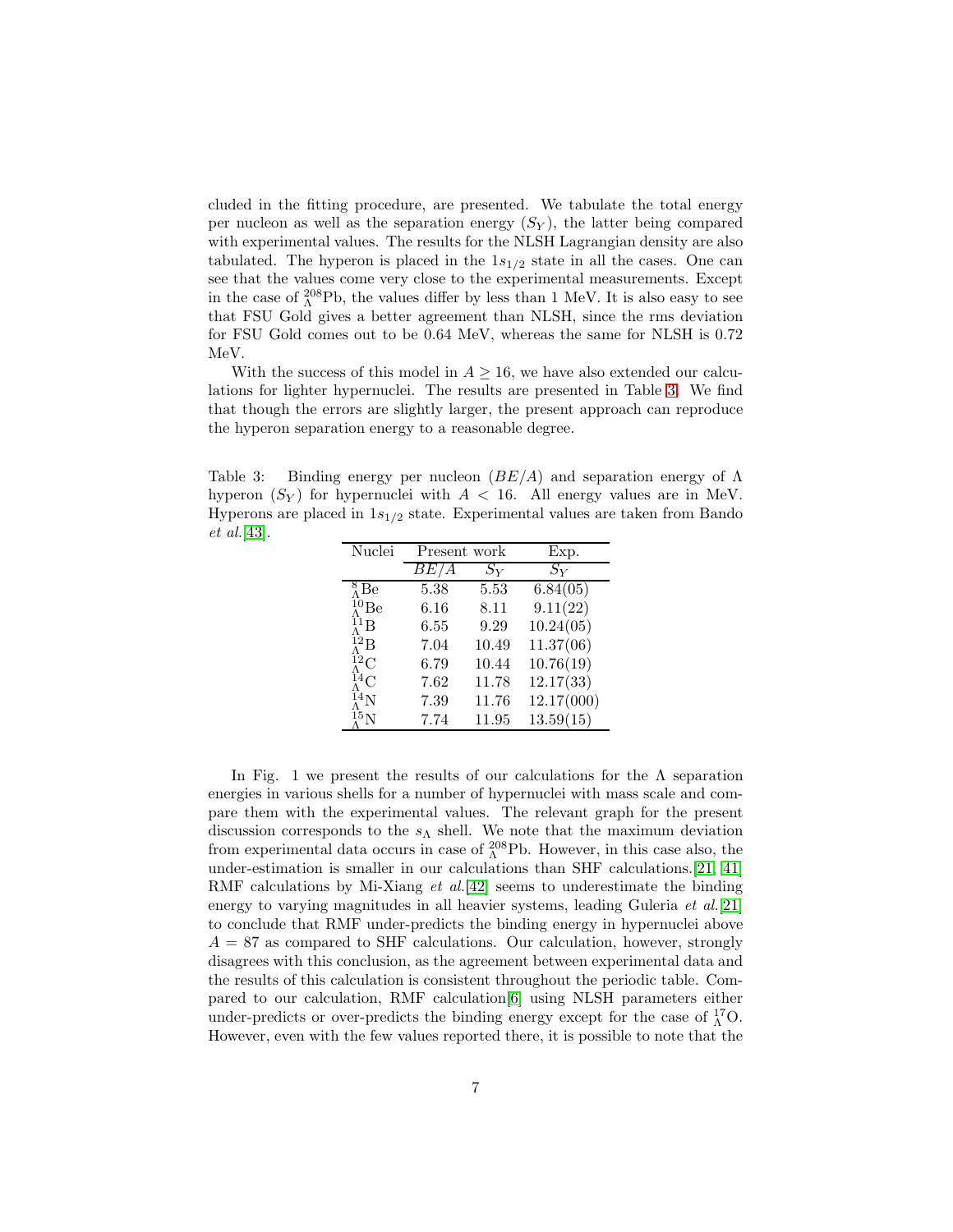

Figure 1: The separation energies of  $\Lambda$  in different single- $\Lambda$  hypernuclei as a function of the baryon number A. Filled (empty) circles indicate experimental (theoretical) values. The lines are only for ease of visualization.

calculations we report are in much better agreement with experiment[\[6\]](#page-13-5).

In Table 4 we present the results of our calculations (Pres.) of binding energy per nucleon for a number of hypernuclei over a wide range of mass number. We see that for hypernuclei with baryon number in the range of 35-95 the BE/A is around 8.7 MeV and it decreases gradually with further increase in the mass number. The present calculation agrees with the SHF calculations [\[21\]](#page-14-0) (SHF) to a great extent while the RMF calculations by Mi-Xiang *et al.*[\[42\]](#page-14-22) (RMF) seems to fail beyond  $A = 87$ , as already noted.

## 3.2 Single Λ hypernuclei: excited states

We also study the excited states that can be occupied by the  $\Lambda$  in hypernuclei. For this, we calculate self-consistent solutions for the ground state and the excited states separately and subtract to obtain the excitation energies. Our first interest lies in the nuclei which have closed nucleon core and one Λ-hyperon. The results for excitation energy in  ${}^{17}_{\Lambda}O$ ,  ${}^{41}_{\Lambda}Ca$  and  ${}^{91}_{\Lambda}Zr$  with respect to the hypernuclear ground state are presented in Fig. [2.](#page-10-0)

Unfortunately, no results are available in any of the above nuclei. In fact, most of the nuclei, where the energy values corresponding to excited states of  $\Lambda$ hyperon are known, are of even mass number. In such nuclei, the Λ hyperon couples to the odd nucleon (neutron or proton). The residual interaction between the hyperon and the nucleon is not considered at the mean field level. However, the energy separation between states arising out of the above coupling is much smaller compared to the excitation energy. In fact, due to the limitations of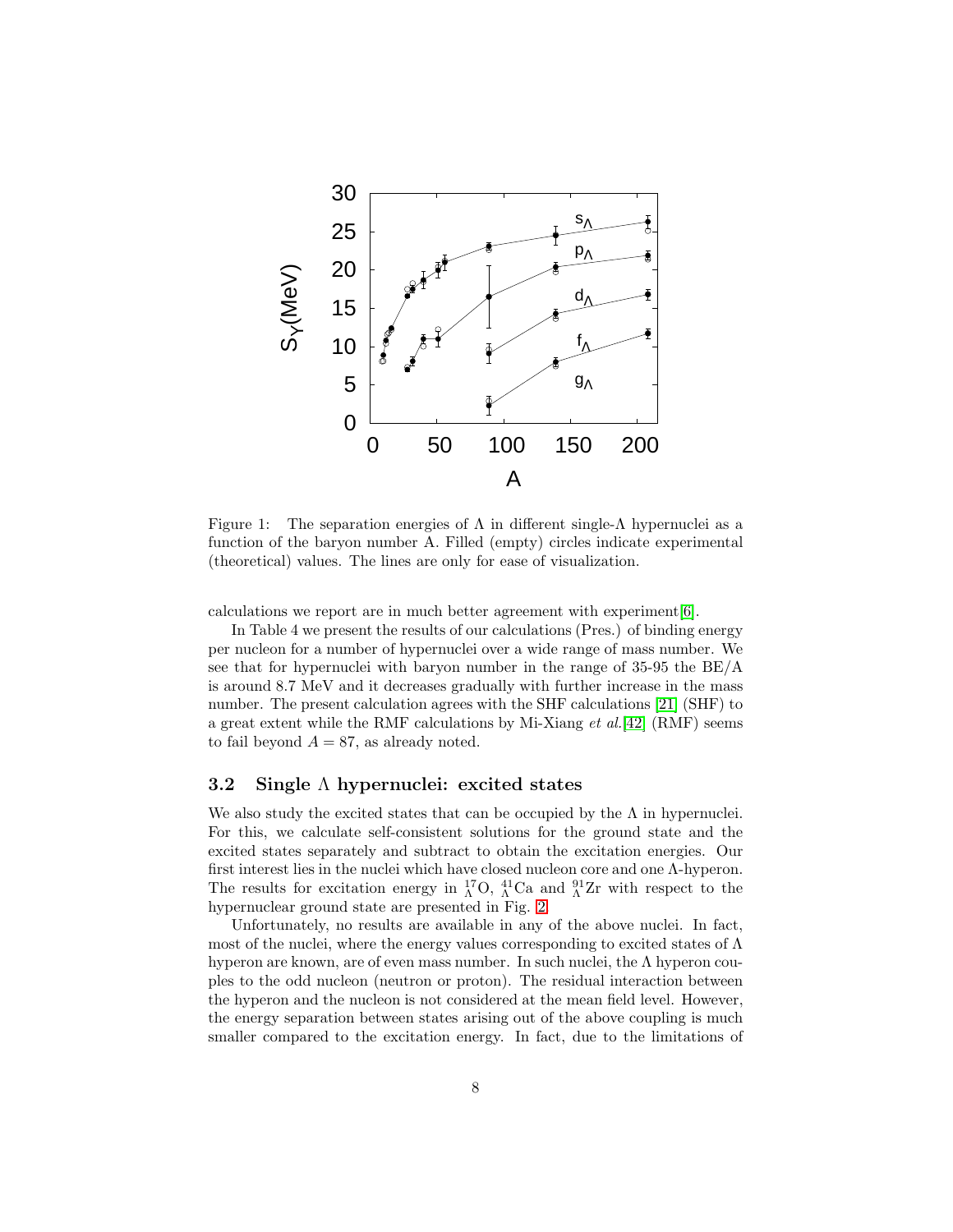| $^{A}_{\Lambda}Z$                                | BE/<br>'A |         |         | $^{A}_{\Lambda}Z$            |       | BE/A    |         |
|--------------------------------------------------|-----------|---------|---------|------------------------------|-------|---------|---------|
|                                                  | Pres.     | RMF[42] | SHF[21] |                              | Pres. | RMF[42] | SHF[21] |
| $^{15}_\Lambda \text{N}$                         | 7.746     |         | 8.623   | $^{88}_{\Lambda} \text{Sr}$  | 8.849 | 7.657   | 8.762   |
| $^{20}_{\Lambda}$ Ne                             | 7.772     | 7.635   | 7.445   | ${}^{89}_{\Lambda}Sr$        | 8.862 | 7.564   | 8.742   |
| $^{24}_{\Lambda}$ Mg                             | 7.832     | 7.723   | 7.671   | $^{90}_{\Lambda}Y$           | 8.854 | 7.510   | 8.746   |
| $\hat{A}^7\text{Al}$                             | 8.204     |         | 8.225   | $^{112}_{\Lambda}$ Sn        | 8.628 | 6.925   | 8.477   |
|                                                  | 8.422     |         | 8.706   | $^{117}_{\Lambda}$ Sn        | 8.624 | 7.028   | 8.515   |
| $\frac{33}{\Lambda}$ S<br>$\frac{36}{\Lambda}$ S | 8.666     | 8.637   | 8.613   | $^{120}\mathrm{Sn}$          | 8.599 | 7.026   | 8.535   |
| $^{49}_{\Lambda}$ Ca                             | 8.827     | 8.880   | 8.767   | $^{136}_{\Lambda}$ Xe        | 8.492 | 6.949   | 8.397   |
| $^{55}_\Lambda \mathrm{Fe}$                      | 8.840     | 8.797   | 8.731   | $^{140}_{\Lambda}$ La        | 8.403 | 6.893   | 8.366   |
| ${}^{60}_{\Lambda}$ Ni                           | 8.782     | 8.841   | 8.751   | $^{143}$ Pm                  | 8.390 |         |         |
| $^{86}_{\Lambda} \mathrm{Kr}$                    | 8.844     | 8.778   | 8.735   | $^{145}_{\Lambda} \text{Sm}$ | 8.360 | 6.790   | 8.294   |
| $^{87}_{\Lambda} \mathrm{Kr}$                    | 8.848     | 8.796   | 8.702   | $^{209}_{\Lambda}Pb$         | 7.982 | 6.726   | 7.888   |
| $^{88}_{\Lambda}$ Rb                             | 8.859     | 7.587   | 8.727   | $^{210}_{\Lambda} \text{Bi}$ | 7.970 | 6.711   | 8.857   |

Table 4: Binding energy per nucleon  $(BE/A)$  (in MeV) predicted for a number of hypernuclei. Hyperons are placed in  $1s_{1/2}$  state. All energy values are in MeV. See text for details.

experimental resolution, in most cases the individual states have not at all been observed. In Table 5, we summarize the available experimental information on excitation energy and compare them with our calculation. One can see that the theory describes the excitation energies reasonably well, considering the fact that the residual interaction has been completely ignored. We also present a number of nuclear states where experimental information is not yet available. Fig. 1 also presents the hyperon separation energies for the excited states.

It should be noted that the origin of the states in  ${}^{16}O$  has not been discussed by Agnello *et al.*[\[46\]](#page-15-0). However, it is clear that the lowest observed excited state at 6.1 MeV does not correspond to the excited state of  $\Lambda$ . This has also been supported by previous measurements. We should also point out that Hasegawa *et al.*[\[47\]](#page-15-1) have identified the Λ-excitation energy with the major shell p only. However, comparison with later experiments and with theoretical results derived in the present work, allow us to identify it with the  $p_{3/2}$  state. For example, in  $^{89}_{\Lambda}$ Y, the energy of the major shell p has been measured in Hasegawa *et al.*[\[47\]](#page-15-1) as 5.9(6) MeV while Hotch *et al.*[\[40\]](#page-14-19) have measured the energies of  $p_{3/2}$  and  $p_{1/2}$  as 6.01 and 7.38 MeV respectively. In some other cases also, experimental data are available for l excitations. In such situations we have always compared them with the lower of the two  $j$  states originating from the angular momentum state.

One should remember that the various  $J$  levels arising out of the coupling of the neutron hole to the  $\Lambda$  are degenerate in the mean field level. If the single particle state occupied by the ordinary nucleon is experimentally known, we have used the tagging method to put the last nucleon in that state in our calculation. Also notable is the small spin-orbit coupling for the  $\Lambda$  states. Although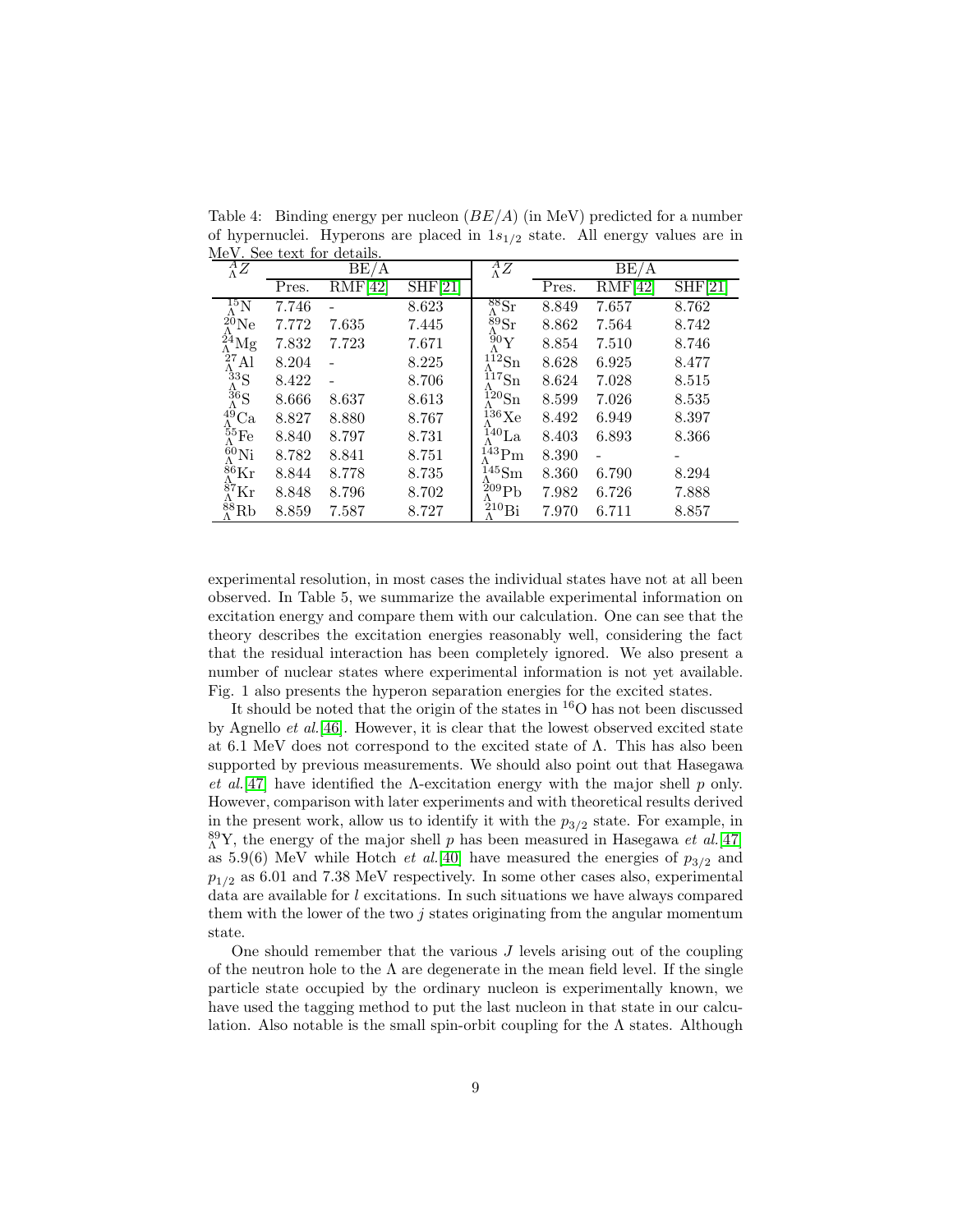thee

Table 5: Excitation energy (in MeV) of different  $\Lambda$  states. Energy values marked with '\*' are given for l excitations in literature. The superscript to the right of the hypernucleus in column 1 indicates the reference from which the experimental values have been obtained.

| Nucleus                    | $\Lambda$ -state |         | Excitation Energy | $\Lambda$ -state  |       | Excitation Energy |
|----------------------------|------------------|---------|-------------------|-------------------|-------|-------------------|
|                            |                  | Exp.    | Theo.             |                   | Exp.  | Theo.             |
| $^{12}_{\Lambda}B[44]$     | $p_{3/2}$        | 10.93   | 10.40             |                   |       |                   |
| $^{12}_{\Lambda}$ C[40]    | $p_{3/2}$        | 10.66   | 10.34             |                   |       |                   |
| $\frac{13}{\Lambda}$ C[45] | $p_{3/2}$        | 9.93    | 11.02             |                   |       |                   |
| $^{16}_{\Lambda}$ O[46]    | $p_{3/2}$        | 9.1     | 9.97              | $p_{1/2}$         | 11.0  | 11.21             |
| $^{28}_{\Lambda}$ Si[47]   | $p_{3/2}$        | 9.6     | 10.18             |                   |       |                   |
| $\frac{51}{\Lambda}$ V[40] | $p_{3/2}$        | 8.07    | 7.92              | $p_{1/2}$         | 9.40  | 8.73              |
|                            | $d_{5/2}$        | 16.42   | 15.93             | $d_{3/2}$         | 18.42 | 17.51             |
| $^{89}_{\Lambda}$ Y[40]    | $p_{3/2}$        | 6.01    | 6.10              | $p_{1/2}$         | 7.38  | 6.59              |
|                            | $d_{5/2}$        | 12.79   | 12.81             | $d_{3/2}$         | 14.42 | 13.93             |
|                            | $f_{7/2}$        | 19.98   | 19.56             | $f_{5/2}$         | 21.68 | 21.19             |
| $^{139}_{\Lambda}$ La[1]   | $p_{3/2}$        | $4.1*$  | 4.86              | $p_{1/2}$         |       | 5.64              |
|                            | $d_{5/2}$        | $10.2*$ | 10.95             | $d_{3/2}$         |       | 11.01             |
|                            | $f_{7/2}$        | $16.5*$ | 17.15             | $f_{5/2}$         |       | 19.38             |
| $^{208}_{\Lambda}Pb[47]$   | $p_{3/2}$        | 5.2     | 3.74              | $p_{1/2}$         |       | 3.91              |
|                            | $d_{5/2}$        |         | 8.28              | $d_{3/2}$         |       | 8.71              |
|                            | $f_{7/2}$        |         | 13.33             | $f_{\frac{5}{2}}$ |       | 14.19             |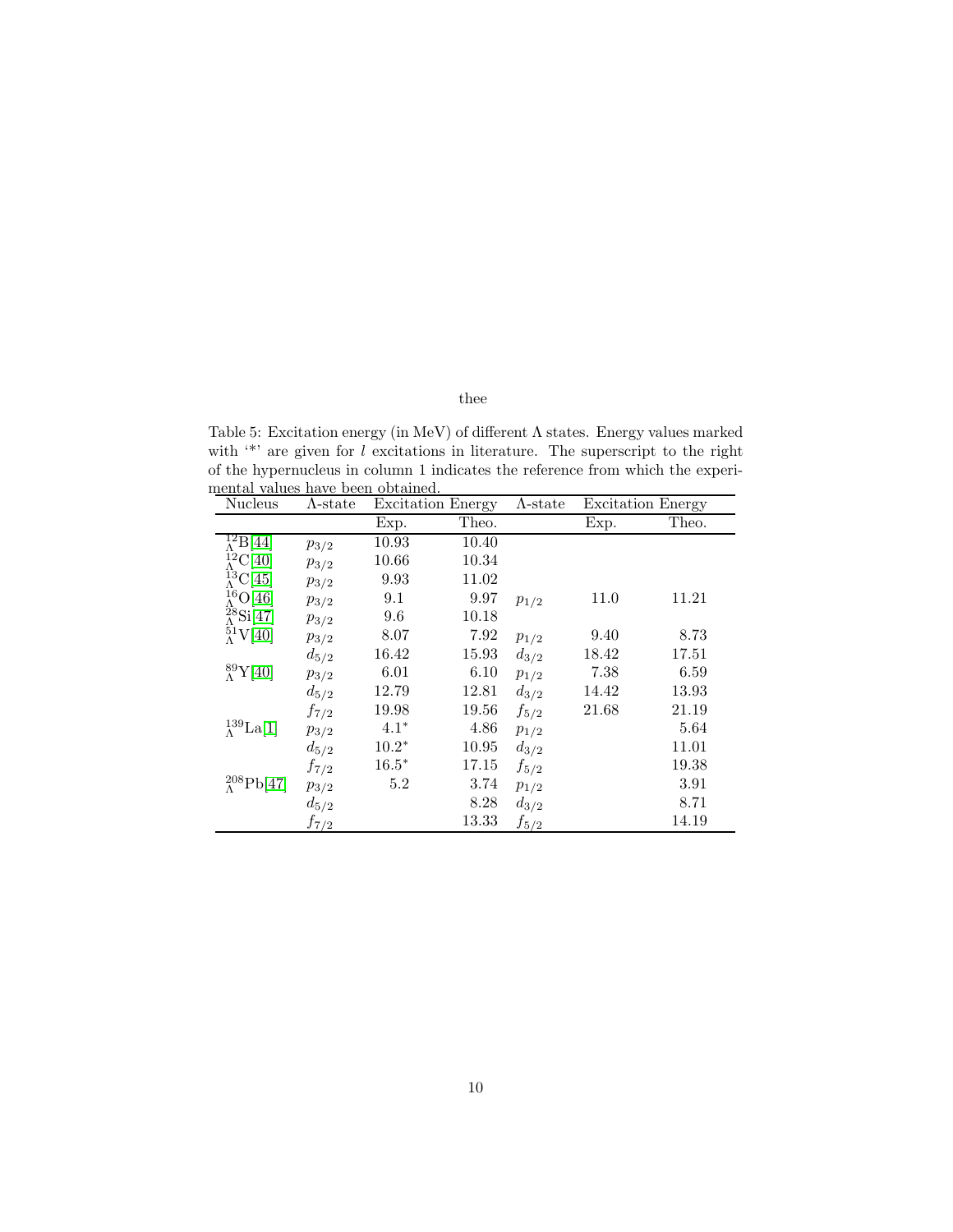

<span id="page-10-0"></span>Figure 2: Excitation energy in some odd mass Λ hypernuclei.

our calculations slightly underestimates this difference, the trend is generally reproduced in agreement with the experimental data (see Table 5) as well as the previous theoretical works.[\[2,](#page-13-1) [3\]](#page-13-2)

### 3.3 Double Λ hypernuclei

We calculate binding energies for several double-Λ hypernuclei including light, medium, and heavy systems within our framework using the parameter set FSU Gold. Our results (Pres.) are presented in Table 6 for the  $\Lambda\Lambda$  binding energy  $B_{\Lambda\Lambda}$  and the quantity  $\Delta B_{\Lambda\Lambda}$ . The experimental data are also listed, where available, for comparison. Results from another RMF calculation[\[4\]](#page-13-3) using NLSH are also presented.

Table 6:  $B_{\Lambda\Lambda}$  and  $\Delta B_{\Lambda\Lambda}$  of double- $\Lambda$  hypernuclei. The available experimental data[\[31,](#page-14-10) [48,](#page-15-3) [49,](#page-15-4) [50,](#page-15-5) [51\]](#page-15-6) are also presented. All energy values are in MeV. See text for details.

| Nuclei                                                             | $B_{\Lambda\Lambda}$ |       |       | $\Delta B_{\Lambda\Lambda}$ |       |      |  |
|--------------------------------------------------------------------|----------------------|-------|-------|-----------------------------|-------|------|--|
|                                                                    | Exp.                 | Pres. | NLSH  | Exp.                        | Pres. | NLSH |  |
| He                                                                 | $7.25 \pm 0.2$       | 3.98  | 4.68  | $0.67 \pm 0.17$             | 0.62  | 1.01 |  |
| $^{10}_{\Lambda\Lambda}{\rm Be}$                                   | $17.7 \pm 0.7$       | 14.03 | 15.94 | $4.3 \pm 0.4$               | 0.27  | 0.29 |  |
| $^{13}_{\Lambda\Lambda}$ B                                         | $27.5 \pm 0.7$       | 21.17 | 22.52 | $4.8 \pm 0.7$               | 0.19  | 0.21 |  |
| $^{18}_{\Lambda\Lambda}{\rm O}$<br>$^{42}_{\Lambda\Lambda}{\rm C}$ |                      | 26.96 | 25.12 |                             | 0.11  | 0.07 |  |
| Ca                                                                 |                      | 37.75 | 37.17 |                             | 0.03  | 0.00 |  |
| $^{210}_{\Lambda}Pb$                                               |                      | 50.34 | 53.02 |                             | 0.02  | 0.02 |  |

It is seen that  $B_{\Lambda\Lambda}$  increases whereas  $\Delta B_{\Lambda\Lambda}$  decreases with increase in mass number. This observation is in agreement with previous works.[\[5,](#page-13-4) [52\]](#page-15-7) Our result for  ${}_{\Lambda\Lambda}^{6}$ He matches with the NAGARA event[\[31\]](#page-14-10) result from a recent reanalysis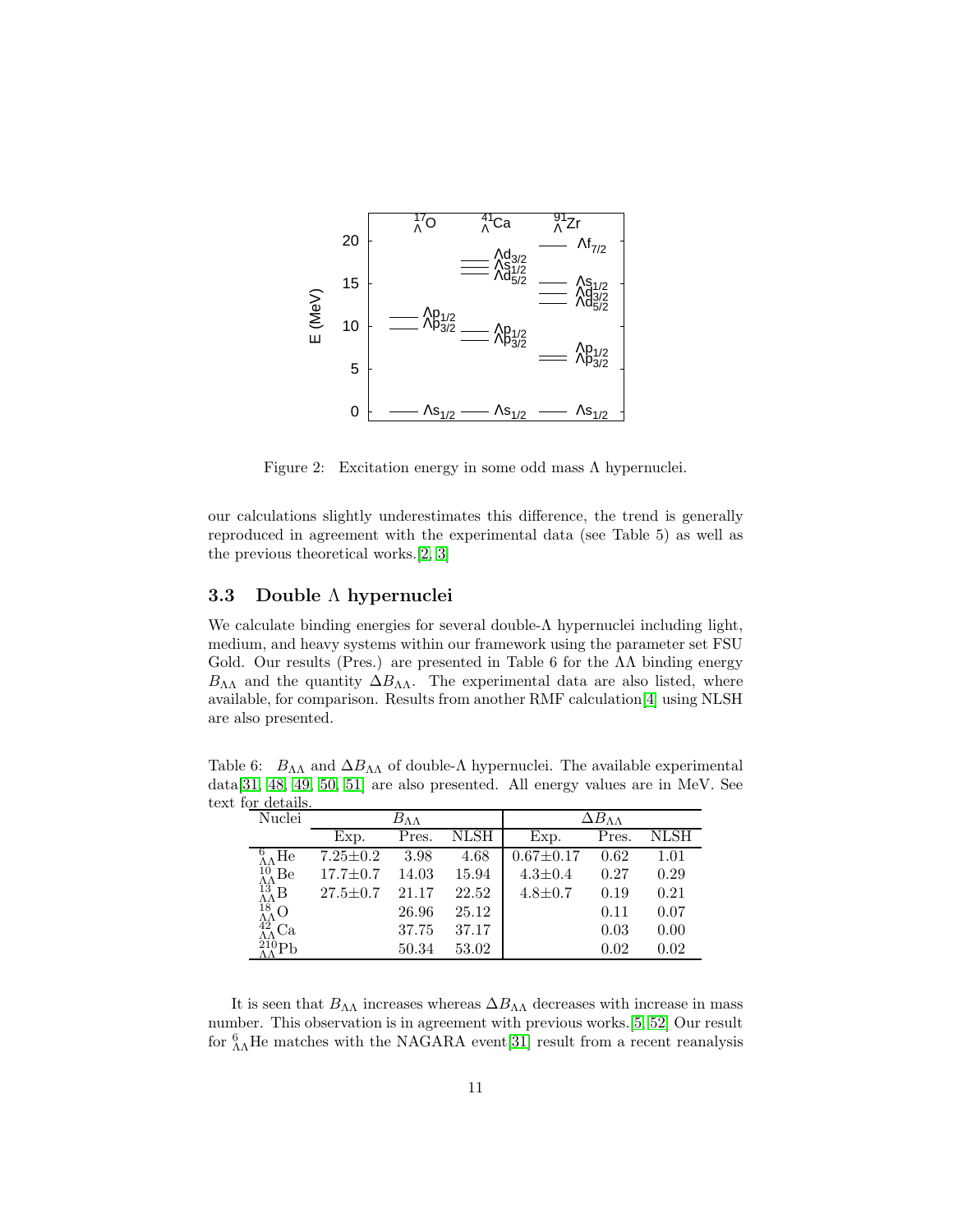of the data[\[32\]](#page-14-11) within experimental error. The results for  $\Delta B_{\Lambda\Lambda}$  of  ${}^{10}_{\Lambda\Lambda}$ Be and  $^{13}_{\Lambda\Lambda}$ B do not, however, match with the empirical data. This is reasonable as the empirical data signifies a strong  $\Lambda\Lambda$  interaction, which is now-a-days believed to be wrong in view of the NAGARA event results. The  $\Delta B_{\Lambda\Lambda}$  for all the nuclei presented here agrees well with the results of Shen *et al.*[\[4\]](#page-13-3). However, we should point out that the quantity  $\Delta B_{\Lambda\Lambda}$  decreases very rapidly with increase in mass. Thus, in heavier nuclei, this quantity becomes so small that the error related to the convergence of the mean field solutions may become comparable to it.

As pointed out by Marcos *et al.*[\[5\]](#page-13-4) RMF theory cannot compete with more elaborate three-body calculations for  $\Delta B_{\Lambda\Lambda}$ . In particular for such a light system as  ${}^{6}_{\Lambda\Lambda}$ He, its application is questionable. In view of extensions to multi- $\Lambda$ systems, however, it is important to check the constraints it brings on the coupling of the  $\Lambda$  to the various meson fields. In this respect, it would be very desirable to obtain more and better experimental data for heavier hypernuclei.

The influence of  $\Lambda$  hyperons on the nuclear core, which is known as the core polarization effect[\[53\]](#page-15-8), is an interesting aspect of hypernuclei as the nucleons in the core are affected by the additional  $\Lambda$  hyperons in hypernuclei. The so-called rearrangement energy quantifies the core polarization effect, which represents the change of nuclear core binding energies caused by the presence of  $Λ$ . We present in Table 7 the rearrangement energy in several single and double- $\Lambda$ hypernuclei.

Table 7: Rearrangement energies in MeV  $(E_R)$  in several single and double- $\Lambda$ hypernuclei. We also present the absolute value of the single particle energy of the  $\Lambda$  in the  $1s_{1/2}$  state.

| Nucleus                | $E_R\,$ | $\epsilon_{\Lambda}$ (1s) |
|------------------------|---------|---------------------------|
|                        | 0.320   | 12.827                    |
| $\frac{18}{4}$         | 0.701   | 12.912                    |
| ${}^{41}_{\Lambda}$ Ca | 0.127   | 18.699                    |
| $\frac{42}{4}$ Ca      | 0.306   | 18.738                    |
| Рh                     | 0.048   | 25.211                    |
|                        | 0.100   | 25.222                    |

It is seen that the rearrangement energy decreases rapidly with increasing mass number, and is usually negligible in comparison with the binding energy except for very light systems. The rearrangement energy does not appear to be a linear function of the number of hyperons.

### 3.4 Single Ξ hypernuclei

The results of calculations for the Ξ hypernuclear systems are presented in the Fig. 3. We find that, except in one case, the energy value has been predicted accurately within experimental errors. The trend is also generally reproduced. Of course, the experimental errors are rather large and better values may be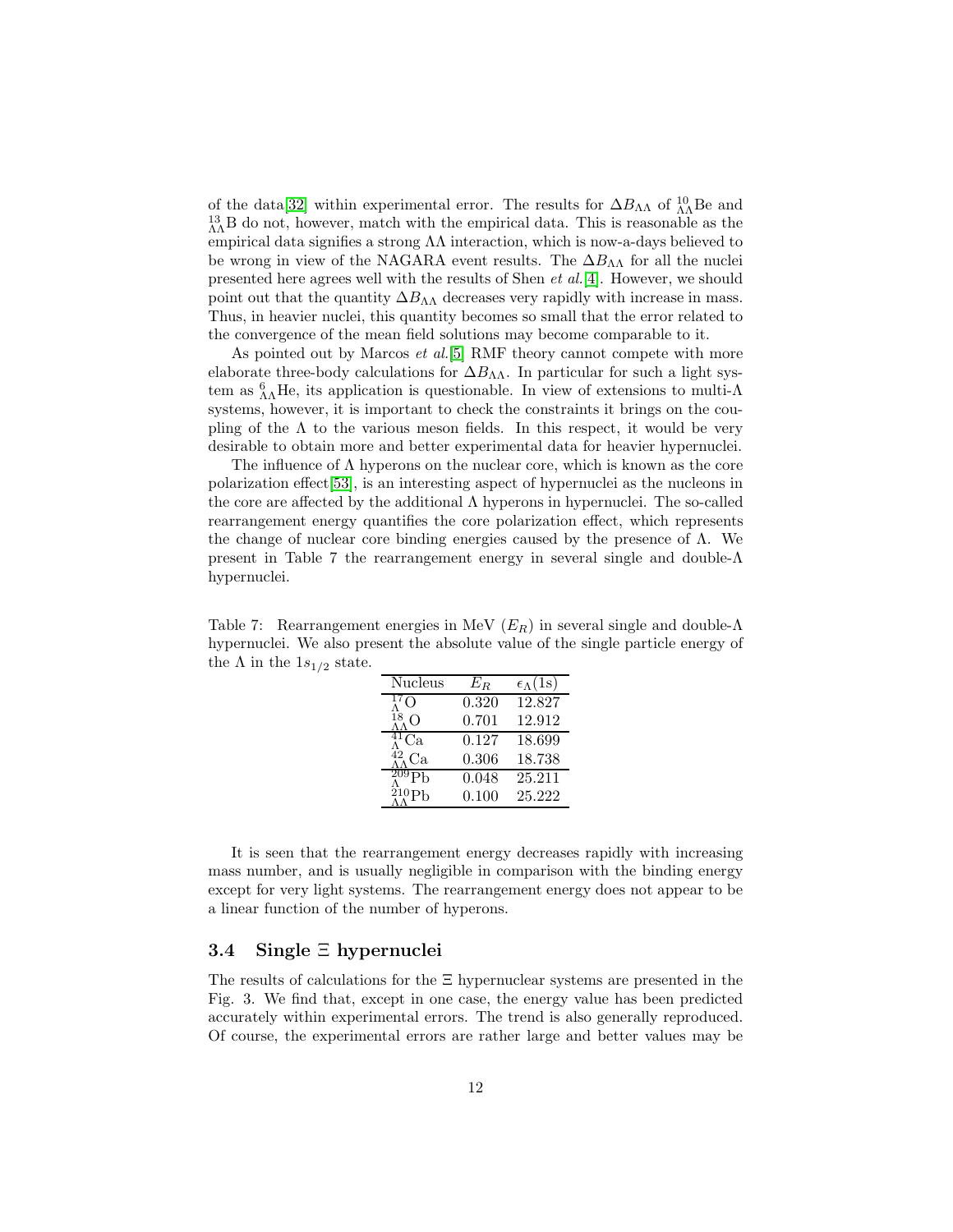

Figure 3: Separation energy(in MeV) of Ξ hyperon in hypernuclei. Filled (empty) boxes represent experimental (theoretical) Ξ<sup>−</sup> separation energies while empty triangles represent theoretical  $\Xi^0$  separation energies.

obtained when more accurate measurements are available. However, it is clear from the figure that our calculations reproduce the experimental results quite satisfactorily, including the kink at  $\frac{13}{5}$ C.

# 4 Summary and conclusion

To summarize, the FSU Gold Lagrangian density has been extended to include hypernuclei. The meson-hyperon coupling constants have been varied to reproduce the hyperon binding energy whenever sufficient experimental data are available. Otherwise, the naive quark model has been invoked to fix the parameters. The new parameters can reproduce the potential depth of the hyperons in nuclear matter. The hyperon separation energies are also reasonably predicted, even in very light hypernuclei. Ground states in single and doubly strange hypernuclei for a wide range of mass number and excited states in singly strange hypernuclei have been studied in the new extended Lagrangian density with reasonable success. The present calculation works well in all the observed hypernuclear systems. New and improved experimental data are desirable in order to further verify the predictions of this model. With the success of this model for the  $S = -1$  and  $-2$  systems, we would like to extend it to the study of multi-strange exotic systems. This work is in progress.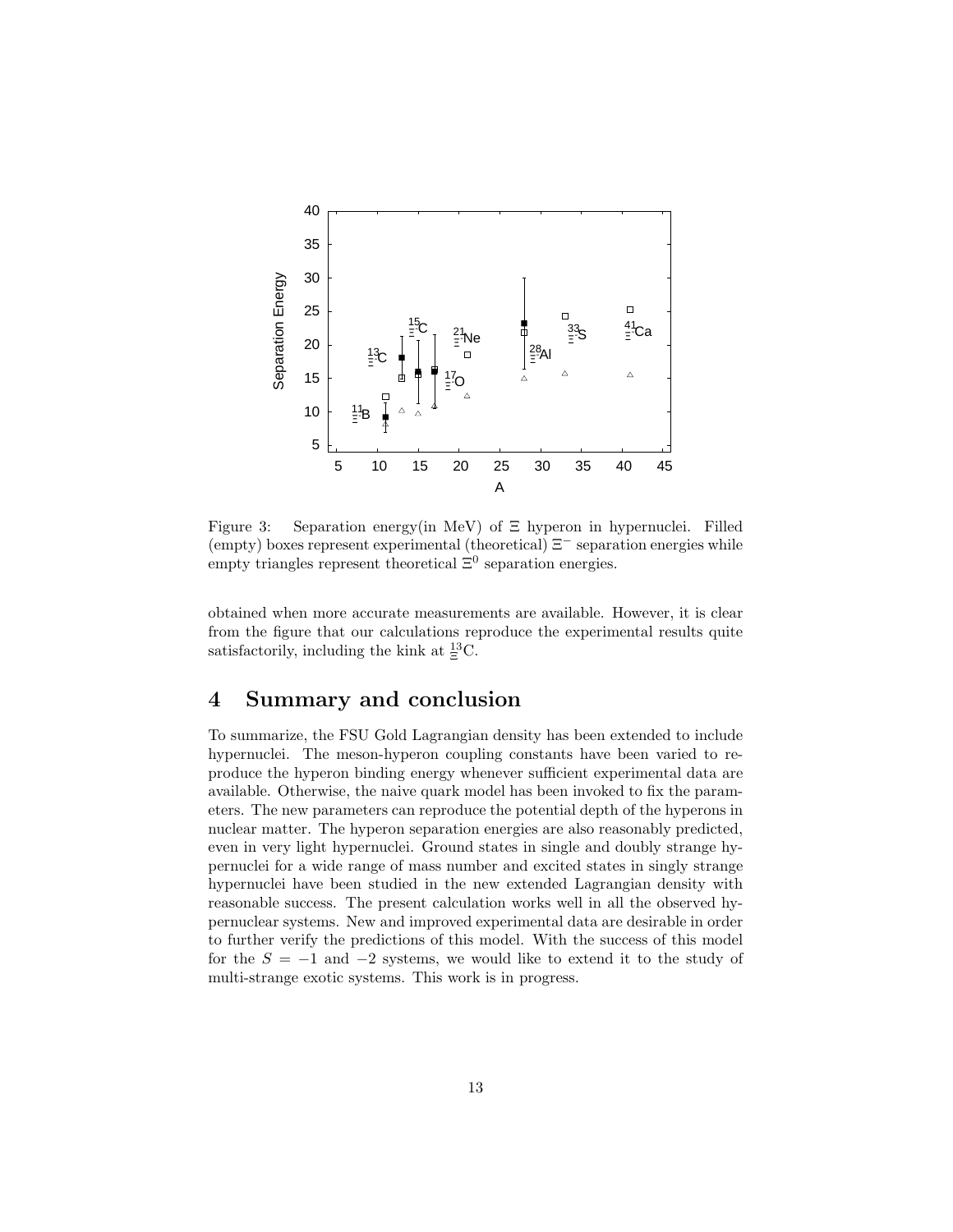# Acknowledgements

This work was carried out with financial assistance of the UGC (RFSMS, DRS, UPE). We sincerely thank the referee for the extremely useful comments and suggestions in improving the manuscript.

## <span id="page-13-0"></span>References

- <span id="page-13-1"></span>[1] O. Hashimoto and H. Tamura, *Prog. Part. Nucl. Phys.* 57 (2006) 564.
- <span id="page-13-2"></span>[2] W. Bruckner *et al.*, *Phys. Lett.* 79B (1978) 157.
- <span id="page-13-3"></span>[3] S. Ajimura *et al.*, *Phys. Rev. Lett.* 86 (2001) 4255 and references therein.
- <span id="page-13-4"></span>[4] H. Shen, F. Yang and H. Toki, *arXiv: [nucl-th]* 0602046v1 (2006).
- <span id="page-13-5"></span>[5] S. Marcos, R.J. Lombard and J. Mares, *Phys. Rev. C* 57 (1998) 1178.
- <span id="page-13-6"></span>[6] Y.-H. Tan, X.-H. Zhong, C.-H. Cai and P.-Z. Ning, *Phys. Rev. C* 70 (2004) 054306.
- <span id="page-13-7"></span>[7] [http://j-parc.jp/researcher/Hadron/en/pac](http://j-parc.jp/researcher/Hadron/en/pac_1201/minutes-j-parc-pac-20120115-final.pdf) 1201/minutes-j-parc-pac-20120115-final.pdf
- <span id="page-13-8"></span>[8] H. Muller, *Phys. Rev. C* 59 (1999) 1405.
- <span id="page-13-9"></span>[9] P. Papazoglou *et al.*, *Phys. Rev. C* 57 (1998) 2576.
- <span id="page-13-10"></span>[10] K. Saito, K. Tsushima and A. Thomas, *Prog. Part. Nucl. Phys.* 58 (2007) 1.
- [11] K. Tsushima, K. Saito, J. Heidenbauer and A.W. Thomas, *Nucl. Phys. A* 630 (1998) 691.
- <span id="page-13-12"></span><span id="page-13-11"></span>[12] P.M. Guichon, A.W. Thomas and K. Tsushima, *Nucl. Phys.* A 814 (2008) 66.
- <span id="page-13-13"></span>[13] C.M. Keil, F. Hoffmann and H. Lenske, *Phys. Rev. C* 61 (2000) 064309.
- <span id="page-13-14"></span>[14] D.J. Millener, *Nucl. Phys.* **A 835** (2010) 11c and references therein.
- <span id="page-13-15"></span>[15] S. Iwao, *Prog. Theo. Phys.* 46 (1971) 1407.
- <span id="page-13-16"></span>[16] M. Grypeos, G. Lalazissis and S. Massen, *Nucl. Phys.* A 450 (1986) 283c.
- [17] C. Samanta, P. Roy Chowdhury and D. N. Basu, *J. Phys. G:Nucl. Part. Phys.* 32 (2006) 363.
- <span id="page-13-18"></span><span id="page-13-17"></span>[18] R. Hausmann and W. Weise, *Nucl. Phys.* A 491 (1989) 598.
- <span id="page-13-19"></span>[19] D.J. Millener, C. B. Dover and A. Gal, *Phys. Rev. C* 38 (1988) 2700.
- [20] M. Rayet, *Nucl. Phys.* A 367, (1981) 381 and references therein.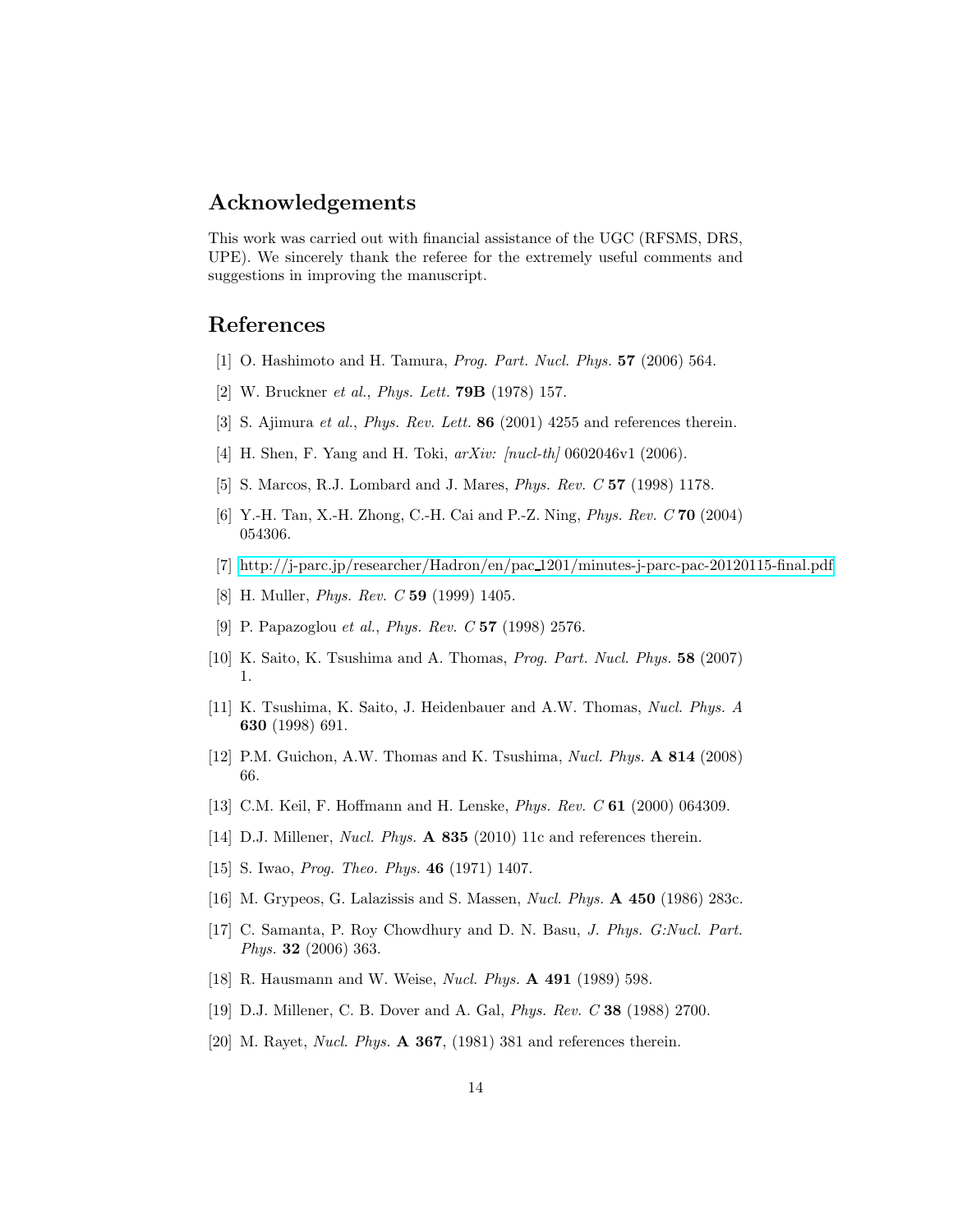- <span id="page-14-1"></span><span id="page-14-0"></span>[21] N. Guleria, S. K. Dhiman and R. Shyam, *arXiv:[nucl-th]* 1108.0787v1 2011.
- <span id="page-14-2"></span>[22] M. Rufa *et al.*, *Phys. Rev. C* 42 (1990) 2469.
- <span id="page-14-3"></span>[23] N. K. Glendenning *et al.*, *Phys. Rev. C* 48 (1993) 889.
- <span id="page-14-4"></span>[24] D. Vretenar, W. Poschl, G.A. Lalazissis and P. Ring, *Phys. Rev. C* 57 (1998) 1060.
- <span id="page-14-5"></span>[25] B.G. Todd-Rutel and J. Piekarewicz, *Phys. Rev. Lett.* 95 (1995) 122501.
- <span id="page-14-6"></span>[26] P. Ring, *Prog. Part. Nucl. Phys.* 37 (1996) 193.

.

- <span id="page-14-7"></span>[27] M.M. Sharma, M.A. Nagarajan and P. Ring, *Phys. Lett.* B312, (1993) 377
- [28] K. Tsushima and F.C. Khanna, *Phys. Rev. C* 67 (2003) 015211, *Prog. Theor. Phys. Suppl.* 149 (2003) 160.
- <span id="page-14-9"></span><span id="page-14-8"></span>[29] J. Schaffner *et al.*, *Ann. Phys. (N.Y.)* 235 (1994) 35.
- [30] B.F. Gibson, I.R. Afnan, J.A. Carlson and D. R. Lehman, *Progr. Theor. Phys. Suppl.* 117 (1994) 339.
- <span id="page-14-11"></span><span id="page-14-10"></span>[31] H. Takahashi *et al.*, *Phys. Rev. Lett.* 87 (2001) 212502.
- <span id="page-14-12"></span>[32] K. Nakazawa, *Nucl. Phys.* A 835 (2010) 207.
- <span id="page-14-13"></span>[33] C.B. Dover and A. Gal, *Ann. Phys.(N.Y)* 146 (1983) 309.
- <span id="page-14-14"></span>[34] T. Fukuda *et al.*, *Phys. Rev. C* 58 (1998) 1306.
- <span id="page-14-15"></span>[35] P. Khaustov *et al.*, *Phys. Rev. C* 61 (2000) 054603.
- <span id="page-14-16"></span>[36] M. Ukai *et al.*, *Phys. Rev. Lett.* 93 (2004) 232501.
- <span id="page-14-17"></span>[37] R. Bertini *et al.*, *Phys. Lett.* 83 B (1979) 306.
- <span id="page-14-18"></span>[38] G.A. Lalazissis, M.E. Grypeos and S.E. Massen, *Phys. Rev. C* 37 (1988) 2098.
- <span id="page-14-19"></span>[39] H. Tamura *et al.*, *Prog. Theo. Phys.* 117 (1994) 1.
- <span id="page-14-21"></span>[40] H. Hotchi *et al.*, *Phys. Rev. C* 64 (2001) 044302.
- <span id="page-14-22"></span>[41] J. Cugnon, A. Lejeune and H.J. Schulze, *Phys. Rev. C* 62 (2000) 064308.
- <span id="page-14-20"></span>[42] L. Mi-Xiang, L. Lei and N. Ping-Zhi, *Chin. Phys. Lett.* 26 (2009) 072101.
- <span id="page-14-23"></span>[43] H. Bando, T. Motoba and J. Zotka , *Int. J. Mod. Phys. A* 5 (1990) 4021.
- [44] M. Iodice *et al.*, *Phys. Rev. Lett.* 99 (2007) 052501.